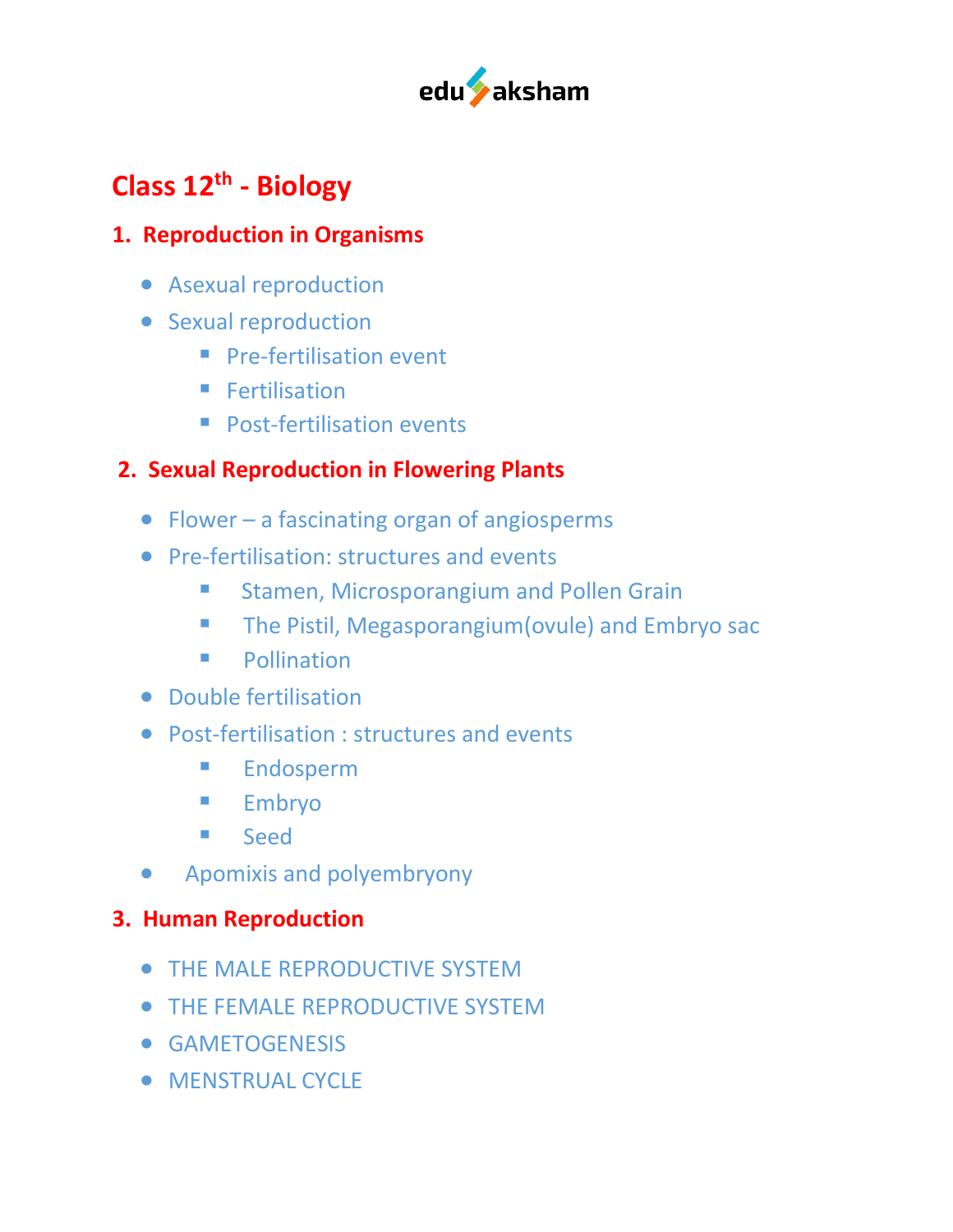- **FERTILISATION AND IMPLANTATION**
- PREGNANCY AND EMBRYONIC DEVELOPMENT
- PARTURITION AND LACTATION

#### **4. Reproductive Health**

- REPRODUCTIVE HEALTH PROBLEMS AND
- STRATEGIES
- POPULATION STABILISATION AND BIRTH CONTROL
- MEDICAL TERMINATION OF PREGNANCY (MTP)
- SEXUALLY TRANSMITTED INFECTIONS (STIS)
- INFERTILITY

#### **5. Principles of Inheritance and Variation**

- Mendel's laws of inheritance
- Inheritance of one gene
	- Law of Dominance
	- **Example 2** Law of Segregation
- Inheritance of two genes
	- Law of Independent Assortment
	- Law of Independent Assortment
	- Linkage and Recombination
- Polygenic inheritance
- Pleiotropy
- Sex determination
	- Sex Determination in Humans
	- Sex Determination in Honey Bee
- Mutation
- Genetic disorders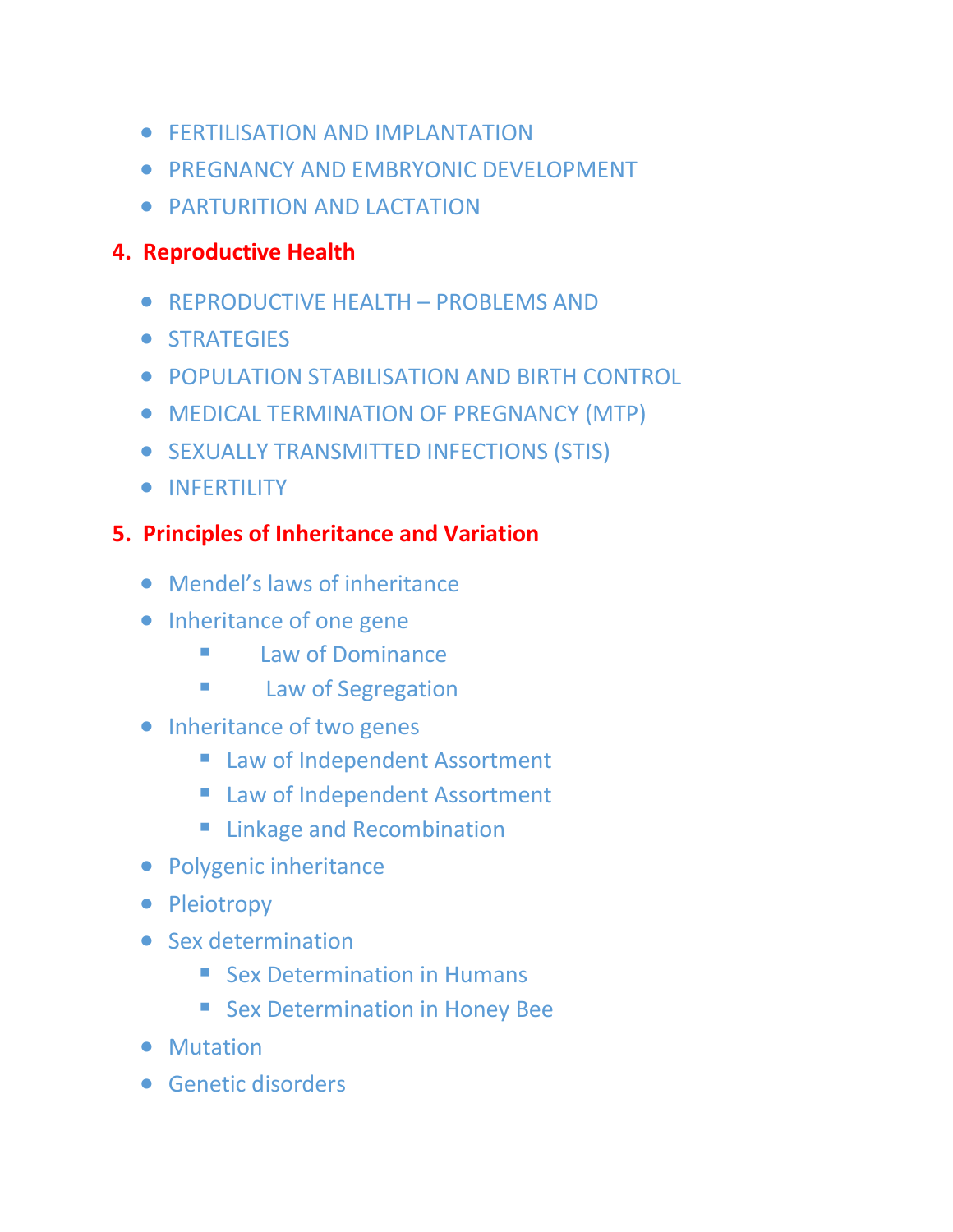- Pedigree Analysis
- Mendelian Disorders
- Chromosomal Disorders

# **6. Molecular Basis of Inheritance**

- THE DNA
	- Structure of Polynucleotide Chain
	- Packaging of DNA Helix
- The search for genetic material
	- The Genetic Material is DNA
	- **Properties of Genetic Material (DNA versus RNA)**
- RNA world
- Replication
	- The Experimental Proof
	- The Machinery and the Enzymes
- **•** Transcription
	- Transcription Unit
	- **Transcription Unit and the Gene**
	- Types of RNA and the process of Transcription
- Genetic code
	- Mutations and Genetic Code
	- TRNA- the Adapter Molecule
- Translation
- Regulation of gene expression
	- The Lac operon
- Human genome project
	- Salient Features of Human Genome
	- Applications and Future Challenges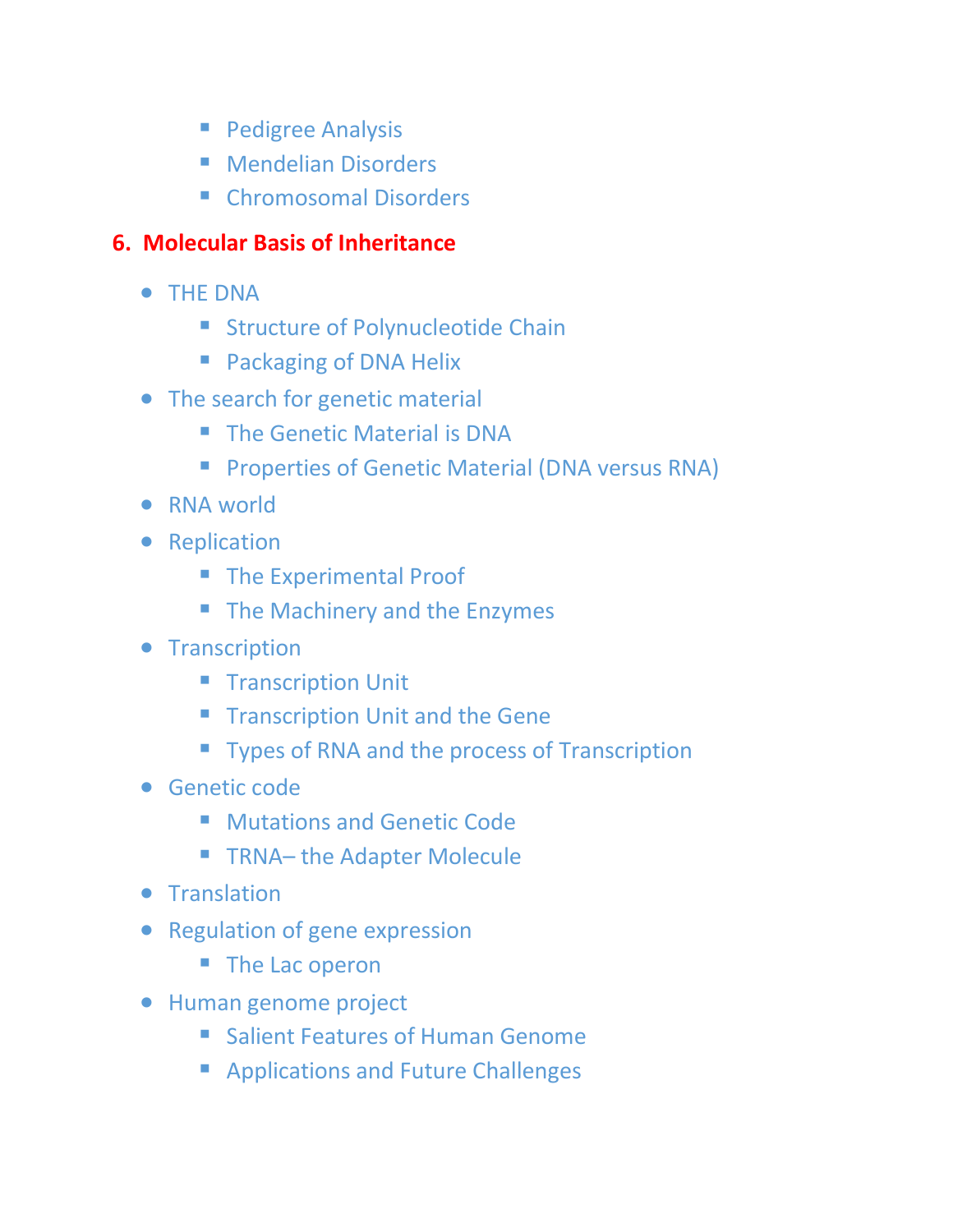• DNA fingerprinting

## **7. Evolution**

- Origin of life
- Evolution of life forms a theory
- What are the evidences for evolution?
- What is adaptive radiation?
- Biological evolution
- Mechanism of evolution
- Hardy- weinberg principle
- A brief account of evolution
- Origin and evolution of man

### **8. Human Health and Disease**

- Common diseases in humans
- Immunity
	- **E** Innate Immunity
	- Acquired Immunity
	- Active and Passive Immunity
	- Vaccination and Immunisation
	- Allergies
	- Auto Immunity
	- Immune System in the Body
- Aids
- Cancer
- Drugs and alcohol abuse
	- Adolescence and Drug/Alcohol Abuse
	- Addiction and Dependence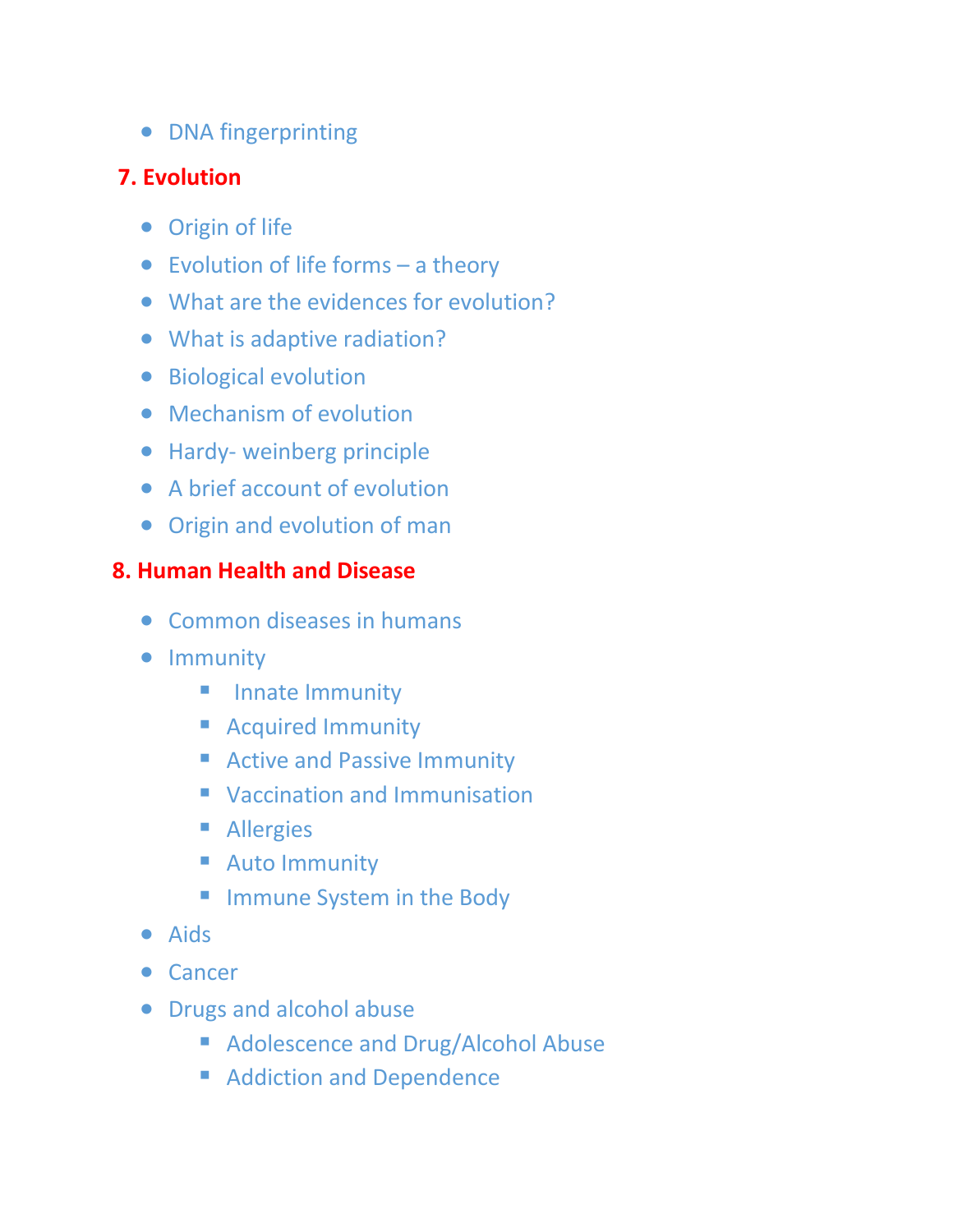- Effects of Drug/Alcohol Abuse
- **Prevention and Control**

#### **9. STRATEGIES FOR ENHANCEMENT IN FOOD PRODUCTION**

- Animal husbandry
	- Management of Farms and Farm Animals
	- Animal Breeding
	- Bee-keeping
	- Fisheries
- Plant breeding
	- What is Plant Breeding?
	- Plant Breeding for Disease Resistance
	- Plant Breeding for Developing Resistance
	- to Insect Pests
	- Plant Breeding for Improved Food Quality
- Single cell protein (SCP)
- Tissue culture

#### **10. Microbes in Human Welfare**

- Microbes in household products
- Microbes in industrial products
	- Fermented Beverages
	- Antibiotics
	- Chemicals, Enzymes and other Bioactive Molecules
	- o Microbes in sewage treatment
	- o Microbes in production of biogas
	- o Microbes as biocontrol agents
	- o Microbes as biofertilisers

#### **11. Biotechnology: Principles and Processes**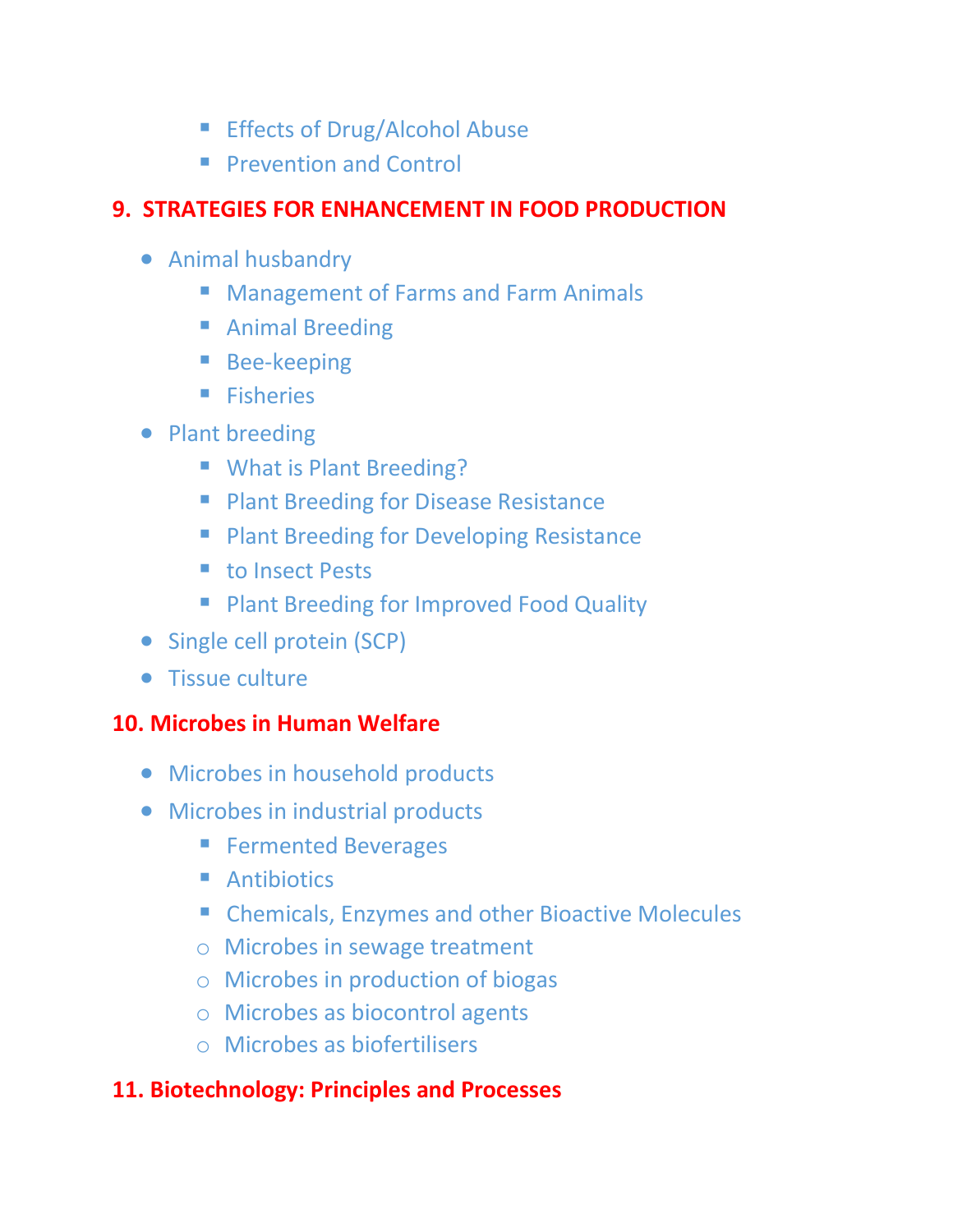- Principles of biotechnology
- Tools of recombinant DNA technology
	- Restriction enzymes
	- Cloning Vectors
	- Competent Host (For Transformation with
	- Recombinant DNA)
- **PROCESSES OF RECOMBINANT DNA TECHNOLOGY** 
	- Isolation of the Genetic Material (DNA)
	- Cutting of DNA at Specific Locations
	- Amplification of Gene of Interest using PCR
	- Insertion of Recombinant DNA into the Host
	- Cell/Organism
	- Obtaining the Foreign Gene Product
	- Downstream Processing

## **12. Biotechnology and its Applications**

- Biotechnological applications in
- Agriculture
- Biotechnological applications in medicine
	- Genetically Engineered Insulin
	- Gene Therapy
	- Molecular Diagnosis
- Transgenic animals
- Ethical issues

# **13. Organisms and Populations**

- Organism and its environment
	- Major Abiotic Factors
	- Responses to Abiotic Factors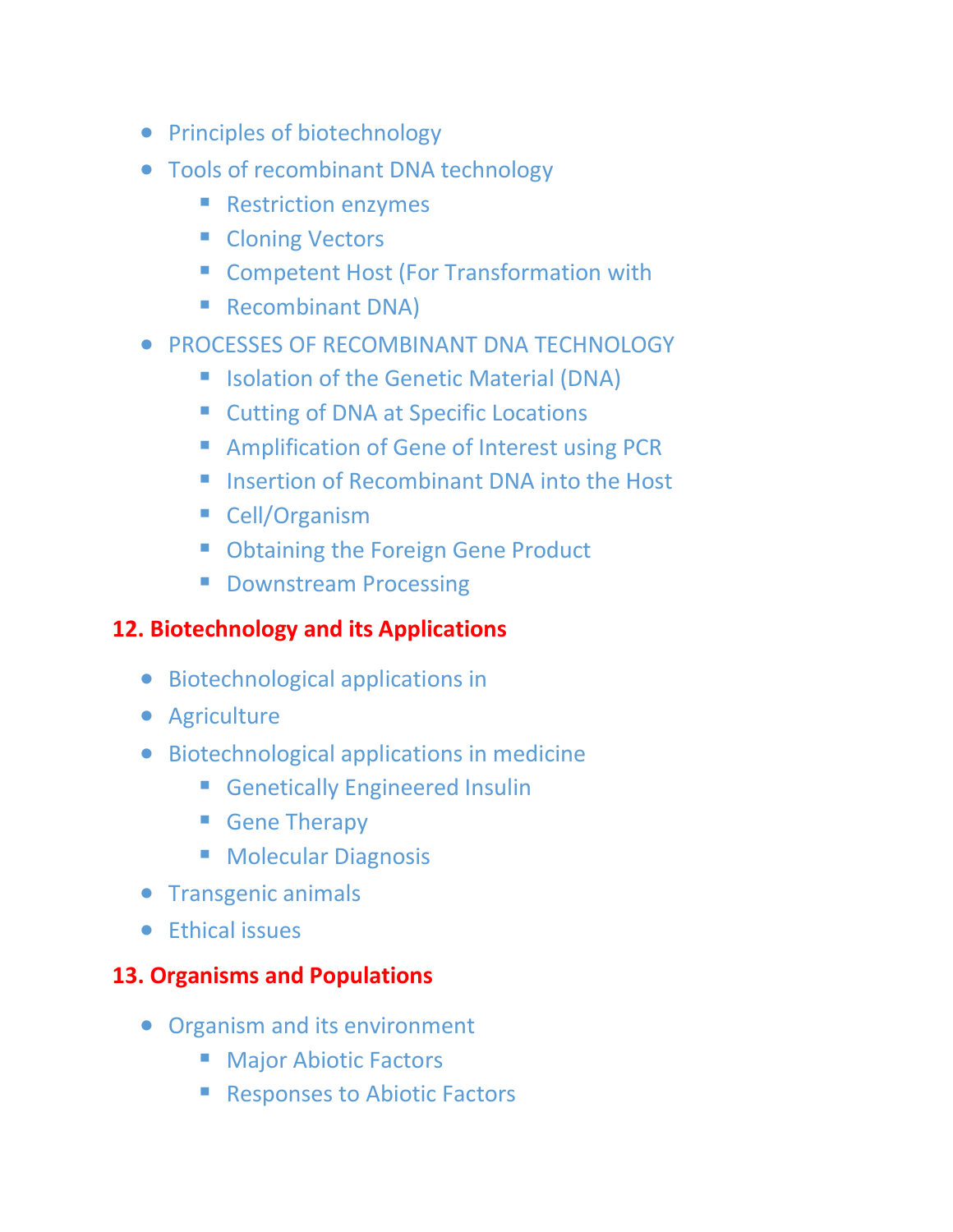- Adaptations
- Populations
	- Population Attributes
	- Population Growth
	- Life History Variation
	- Population Interactions

#### **14. Ecosystem**

- Ecosystem structure and function
- Productivity
- Decomposition
- Energy flow
- Ecological pyramids
- Ecological pyramids
	- Succession of Plants
- Nutrient cycling
	- Ecosystem Carbon Cycle
	- Ecosystem Phosphorus Cycle
- Ecosystem services

#### **15. Biodiversity and Conservation**

- BIODIVERSITY
	- How Many Species are there on Earth and How Many in India?
	- Patterns of Biodiversity
	- The importance of Species Diversity to the Ecosystem
	- Loss of Biodiversity
- BIODIVERSITY CONSERVATION
	- Why Should We Conserve Biodiversity?